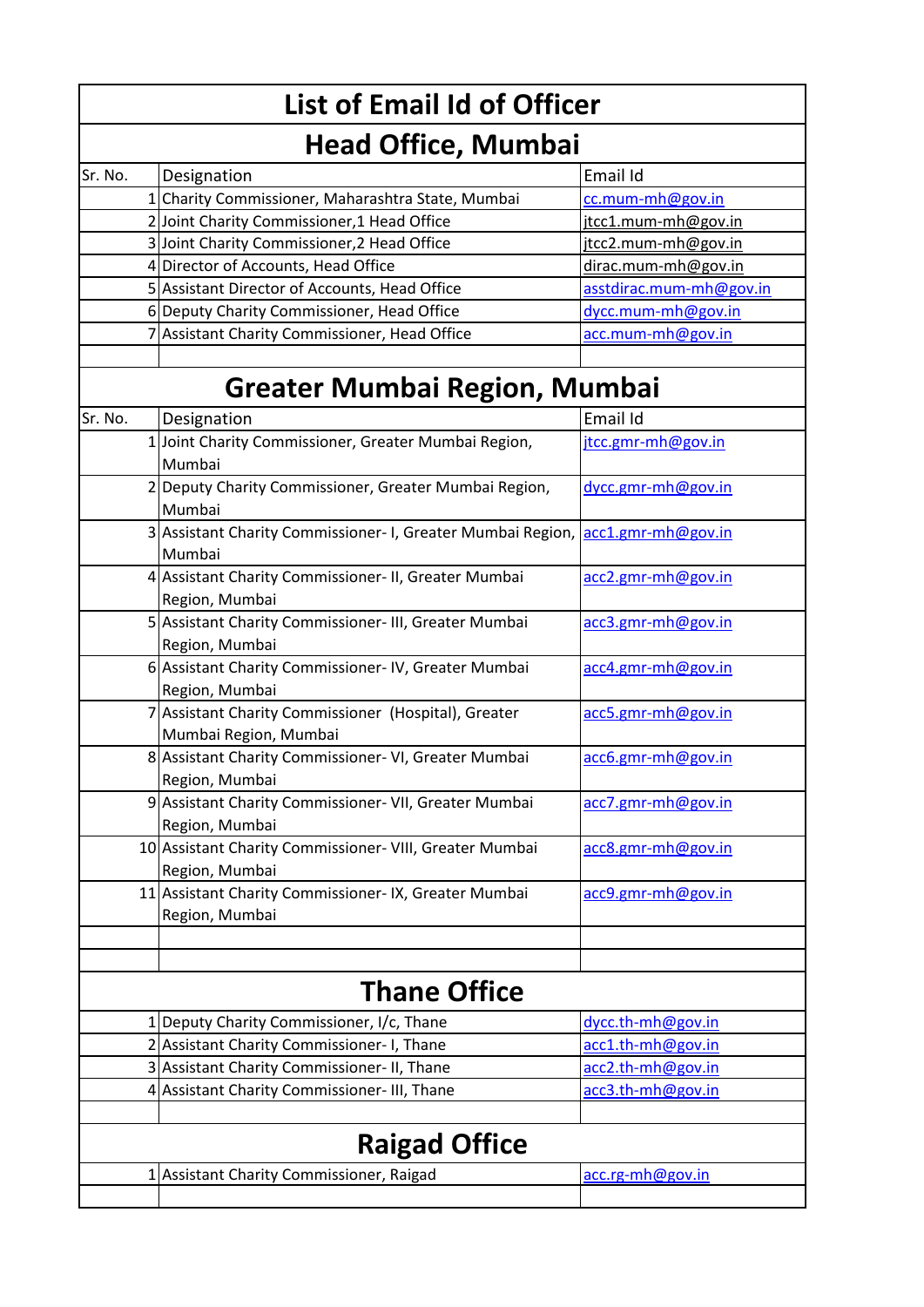| <b>Pune Office</b>      |                                                   |                   |  |
|-------------------------|---------------------------------------------------|-------------------|--|
|                         | 1 Joint Charity Commissioner, Pune                | jtcc.pu-mh@gov.in |  |
|                         | 2 Deputy Charity Commissioner, Pune               | dycc.pu-mh@gov.in |  |
|                         | 3 Assistant Charity Commissioner - I, Pune        | acc1.pu-mh@gov.in |  |
|                         | 4 Assistant Charity Commissioner - II, Pune       | acc2.pu-mh@gov.in |  |
|                         | 5 Assistant Charity Commissioner - III, Pune      | acc3.pu-mh@gov.in |  |
|                         | 6 Assistant Charity Commissioner - IV, Pune       | acc4.pu-mh@gov.in |  |
|                         |                                                   |                   |  |
|                         | <b>Ahmednagar Office</b>                          |                   |  |
|                         | 1 Deputy Charity Commissioner, Ahmednagar         | dycc.ah-mh@gov.in |  |
|                         | 2 Assistant Charity Commissioner - I, Ahmednagar  | acc1.ah-mh@gov.in |  |
|                         | 3 Assistant Charity Commissioner - II, Ahmednagar | acc2.ah-mh@gov.in |  |
|                         |                                                   |                   |  |
|                         |                                                   |                   |  |
|                         | <b>Solapur Office</b>                             |                   |  |
|                         | 1 Deputy Charity Commissioner, Solapur            | dycc.so-mh@gov.in |  |
|                         | 2 Assistant Charity Commissioner - I, Solapur     | acc1.so-mh@gov.in |  |
|                         | 3 Assistant Charity Commissioner - II, Solapur    | acc2.so-mh@gov.in |  |
|                         |                                                   |                   |  |
|                         | <b>Satara Office</b>                              |                   |  |
|                         | 1 Assistant Charity Commissioner, Satara          | acc.st-mh@gov.in  |  |
|                         |                                                   |                   |  |
|                         | <b>Nashik Office</b>                              |                   |  |
|                         | 1 Joint Charity Commissioner, Nashik              | jtcc.ns-mh@gov.in |  |
|                         | 2 Deputy Charity Commissioner, Nashik             | dycc.ns-mh@gov.in |  |
|                         | 3 Assistant Charity Commissioner - II, Nashik     | acc2.ns-mh@gov.in |  |
|                         | 4 Assistant Charity Commissioner - III, Nashik    | acc3.ns-mh@gov.in |  |
| <b>Jalgaon Office</b>   |                                                   |                   |  |
|                         | 1 Deputy Charity Commissioner, Jalgaon            | dycc.jg-mh@gov.in |  |
|                         | 2 Assistant Charity Commissioner - I, Jalgaon     | acc1.jg-mh@gov.in |  |
|                         | 3 Assistant Charity Commissioner - II, Jalgaon    | acc2.jg-mh@gov.in |  |
|                         |                                                   |                   |  |
| <b>Dhule Office</b>     |                                                   |                   |  |
|                         | 1 Assistant Charity Commissioner - I, Dhule       | acc1.dh-mh@gov.in |  |
|                         | 2 Assistant Charity Commissioner - II, Dhule      | acc2.dh-mh@gov.in |  |
|                         |                                                   |                   |  |
| <b>Nandurbar Office</b> |                                                   |                   |  |
|                         | 1 Assistant Charity Commissioner, Nandurbar       | acc.nb-mh@gov.in  |  |
|                         |                                                   |                   |  |
| <b>Kolhapur Office</b>  |                                                   |                   |  |
|                         | 1 Joint Charity Commissioner, Kolhapur            | jtcc.ko-mh@gov.in |  |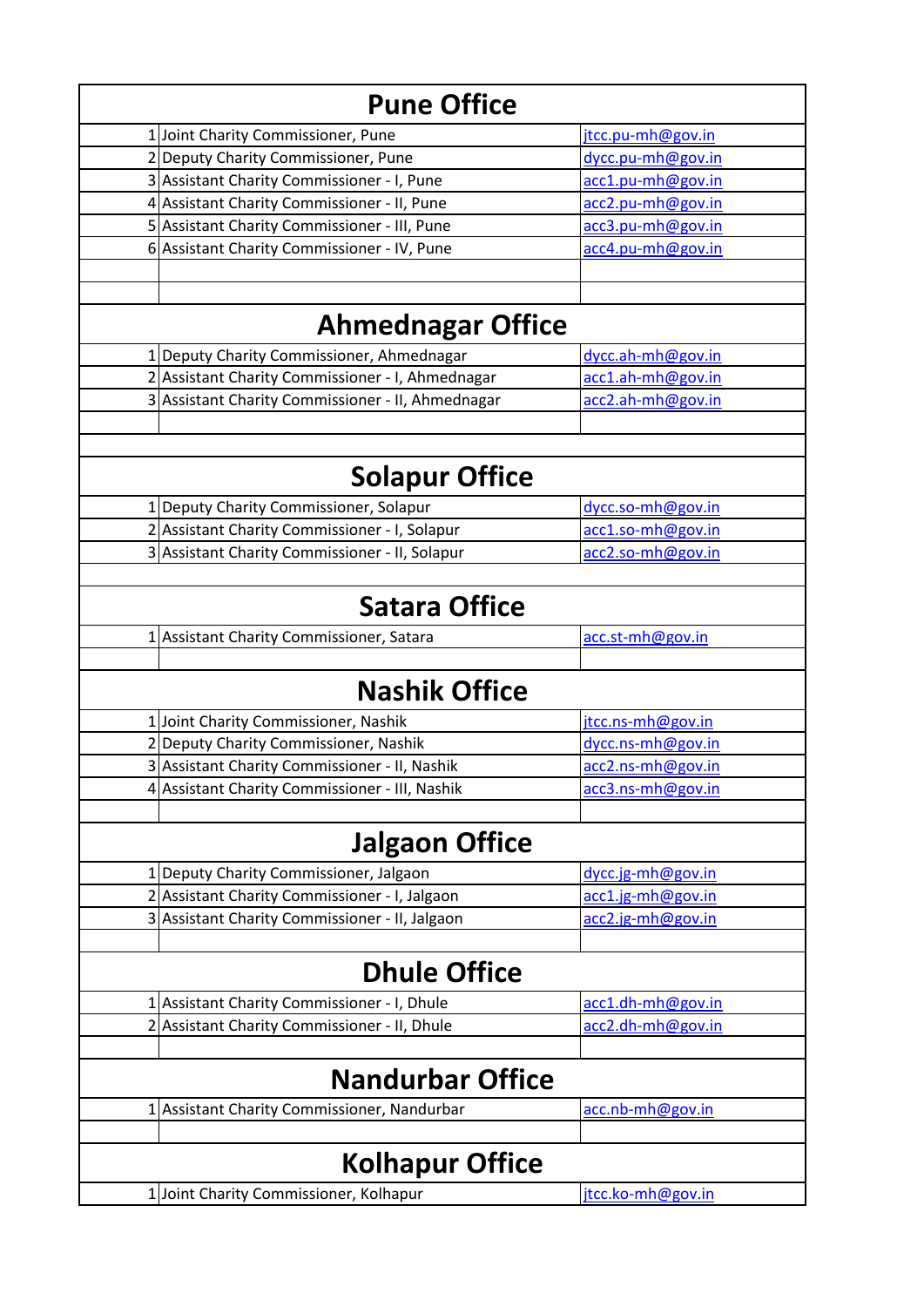|                       | 2 Deputy Charity Commissioner, Kolhapur           | dycc.ko-mh@gov.in |  |
|-----------------------|---------------------------------------------------|-------------------|--|
|                       | 3 Assistant Charity Commissioner - I, Kolhapur    | acc1.ko-mh@gov.in |  |
|                       | 4 Assistant Charity Commissioner - II, Kolhapur   | acc2.ko-mh@gov.in |  |
|                       |                                                   |                   |  |
|                       | 5 Assistant Charity Commissioner - III, Kolhapur  | acc3.ko-mh@gov.in |  |
|                       |                                                   |                   |  |
|                       | <b>Sangli Office</b>                              |                   |  |
|                       | 1 Deputy Charity Commissioner, Sangli             | dycc.sn-mh@gov.in |  |
|                       | 2 Assistant Charity Commissioner - I, Sangli      | acc1.sn-mh@gov.in |  |
|                       | 3 Assistant Charity Commissioner - II, Sangli     | acc2.sn-mh@gov.in |  |
|                       |                                                   |                   |  |
|                       | <b>Ratnagiri Office</b>                           |                   |  |
|                       | 1 Assistant Charity Commissioner, Ratnagiri       | acc.rt-mh@gov.in  |  |
|                       |                                                   |                   |  |
|                       | Sindhudurga Office                                |                   |  |
|                       | 1 Assistant Charity Commissioner, Sindhudurga     | acc.si-mh@gov.in  |  |
|                       |                                                   |                   |  |
|                       | <b>Aurangabad Office</b>                          |                   |  |
|                       | 1 Joint Charity Commissioner, Aurangabad          | jtcc.au-mh@gov.in |  |
|                       | 2 Deputy Charity Commissioner, Aurangabad         | dycc.au-mh@gov.in |  |
|                       | 3 Assistant Charity Commissioner - I, Aurangabad  | acc1.au-mh@gov.in |  |
|                       | 4 Assistant Charity Commissioner - II, Aurangabad | acc2.au-mh@gov.in |  |
|                       |                                                   |                   |  |
|                       | <b>Nanded Office</b>                              |                   |  |
|                       | 1 Deputy Charity Commissioner, Nanded             | dycc.nd-mh@gov.in |  |
|                       | 2 Assistant Charity Commissioner - I, Nanded      | acc1.nd-mh@gov.in |  |
|                       | 3 Assistant Charity Commissioner - II, Nanded     | acc2.nd-mh@gov.in |  |
|                       | 4 Deputy Charity Commissioner, Nanded             | dycc.nd-mh@gov.in |  |
|                       |                                                   |                   |  |
|                       | <b>Jalna Office</b>                               |                   |  |
|                       | 1 Assistant Charity Commissioner, Jalna           | acc.jn-mh@gov.in  |  |
|                       |                                                   |                   |  |
|                       | <b>Parbhani Office</b>                            |                   |  |
|                       | 1 Assistant Charity Commissioner, Parbhani        | acc.pa-mh@gov.in  |  |
|                       |                                                   |                   |  |
| <b>Hingoli Office</b> |                                                   |                   |  |
|                       | 1 Assistant Charity Commissioner, Hingoli         | acc.hi-mh@gov.in  |  |
|                       |                                                   |                   |  |
| <b>Latur Office</b>   |                                                   |                   |  |
|                       | 1 Joint Charity Commissioner, Latur               | jtcc.la-mh@gov.in |  |
|                       | 2 Assistant Charity Commissioner - I, Latur       | acc1.la-mh@gov.in |  |
|                       | 3 Assistant Charity Commissioner - II, Latur      | acc2.la-mh@gov.in |  |
|                       | 4 Assistant Charity Commissioner - III, Latur     | acc3.la-mh@gov.in |  |
|                       |                                                   |                   |  |
|                       |                                                   |                   |  |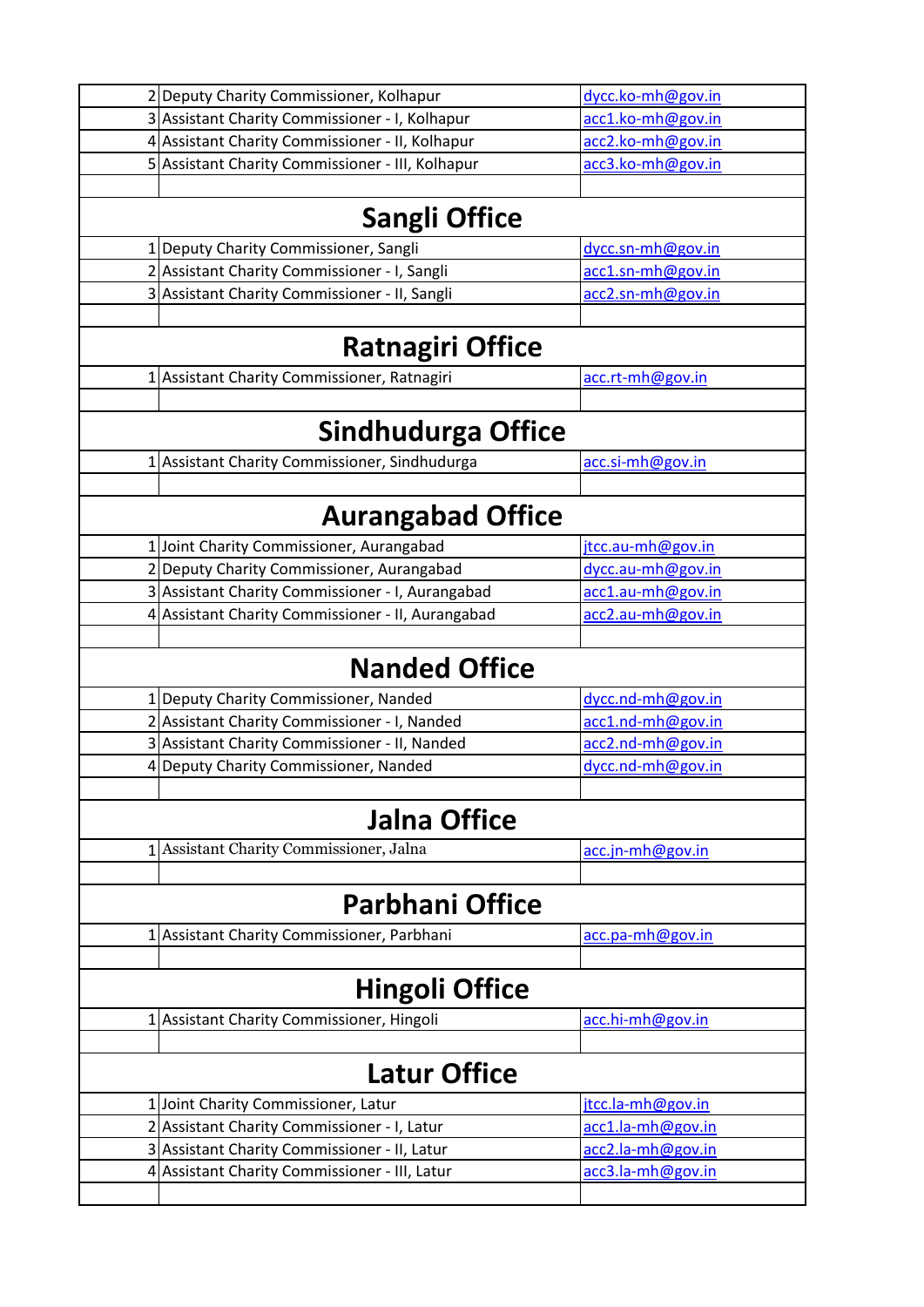| <b>Beed Office</b> |                                             |                      |
|--------------------|---------------------------------------------|----------------------|
|                    | 1 Assistant Charity Commissioner - I, Beed  | $ acc1.bi-mh@gov.in$ |
|                    | 2 Assistant Charity Commissioner - II, Beed | acc2.bi-mh@gov.in    |

| <b>Osmanabad Office</b>                          |                   |
|--------------------------------------------------|-------------------|
| 1 Assistant Charity Commissioner, Osmanabad      | acc.os-mh@gov.in  |
|                                                  |                   |
| <b>Amravati Office</b>                           |                   |
| 1 Joint Charity Commissioner, Amravati           | jtcc.am-mh@gov.in |
| 2 Assistant Charity Commissioner - I, Amravati   | acc1.am-mh@gov.in |
| 3 Assistant Charity Commissioner - II, Amravati  | acc2.am-mh@gov.in |
| 4 Assistant Charity Commissioner - III, Amravati | acc3.am-mh@gov.in |
|                                                  |                   |
| <b>Akola Office</b>                              |                   |
| 1 Assistant Charity Commissioner, Akola          | acc.ak-mh@gov.in  |
| <b>Buldhana Office</b>                           |                   |
| 1 Assistant Charity Commissioner, Buldhana       | acc.bu-mh@gov.in  |
| <b>Yavatmal Office</b>                           |                   |
| 1 Assistant Charity Commissioner, Yavatmal       | acc.ya-mh@gov.in  |
| <b>Washim Office</b>                             |                   |
| 2 Assistant Charity Commissioner, Washim         | acc.ws-mh@gov.in  |
|                                                  |                   |
| <b>Nagpur Office</b>                             |                   |
| 1 Joint Charity Commissioner, Nagpur             | jtcc.ng-mh@gov.in |
| 2 Deputy Charity Commissioner, Nagpur            | dycc.ng-mh@gov.in |
| 3 Assistant Charity Commissioner - I, Nagpur     | acc1.ng-mh@gov.in |
| 4 Assistant Charity Commissioner - II, Nagpur    | acc2.ng-mh@gov.in |
| 5 Assistant Charity Commissioner - III, Nagpur   | acc3.ng-mh@gov.in |
| <b>Wardha Office</b>                             |                   |
| 1 Assistant Charity Commissioner, Wardha         | acc.wr-mh@gov.in  |
| <b>Chandrapur Office</b>                         |                   |
|                                                  |                   |
| 1 Assistant Charity Commissioner I, Chandrapur   | acc1.ch-mh@gov.in |